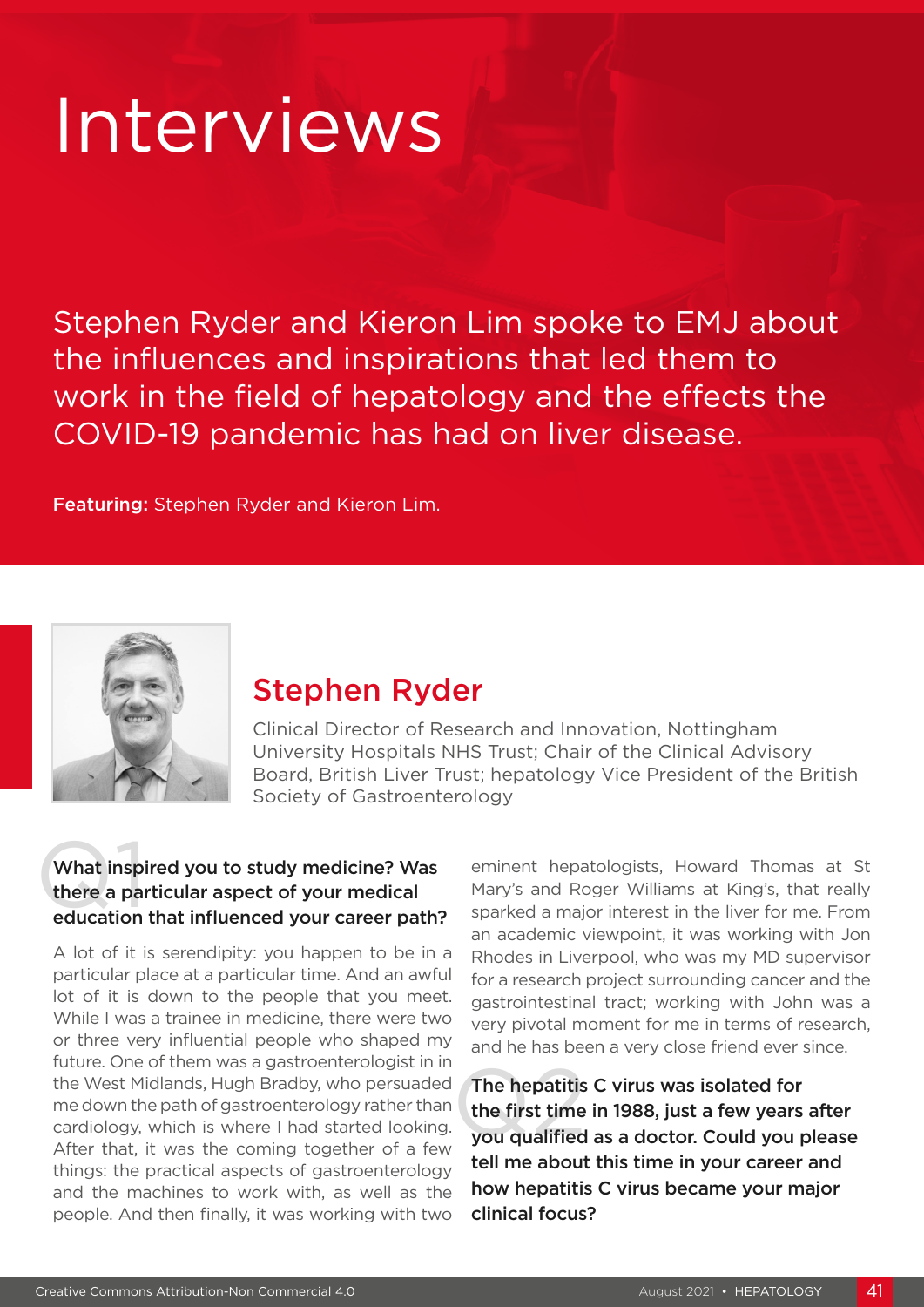*"A whole new disease was discovered in that early phase of my gastroenterology career; just being there at the start of something and seeing it build was very impressive"*

Hepatitis C virus (HCV) was discovered when I was a trainee and was a huge scientific breakthrough. A whole new disease was discovered in that early phase of my gastroenterology career; just being there at the start of something and seeing it build was very impressive. I remember the first studies published following the discovery of HCV and the discovery that a significant number of people around the world were infected with the virus. At that stage nobody knew what it meant to have HCV. Previous studies had all suggested HCV to be a fairly benign disease, a chronic persistent hepatitis. But over the first few years, the magnitude of the disease became very obvious and set the scene for me when I arrived in Nottingham in 1994; here, I was very fortunate to have a colleague, Will Irving, working in virology and who has been very instrumental in HCV research. When I arrived, I received a call from Will asking me if I was interested in working with HCV and my answer was yes, and that is how it all started.

You have pla<br>ordinating cl<br>and ensuring You have played a large role in coordinating clinical trials for HCV treatment and ensuring patient access to these trials. What are the main barriers to clinical trial access in the UK? And what is your opinion on the future of decentralised clinical trials?

We are very fortunate in the UK to have very good clinical trial infrastructure. We have seen it with the COVID-19, for example: the UK led the world in introducing therapies for a new disease. I think that the UK is a very good place to be a patient

in terms of trial access. The main challenge we have is that there are still inequalities with access to trials. Individuals still rely on their local hospital and team, where there needs to be an interest for having the right infrastructure in place to make trials work. There are areas of the country that have relatively little trial activity in particular specialties.

There is no doubt that the way in which trials are being conducted is changing and, due to digital, the way in which they are delivered is also changing. I think we will see a lot more trials being delivered in primary and community care. This was seen with the COVID-19 trials, which were performed in nursing homes and community settings. There will also be more use of realworld data, data that has been collected for other reasons, as part of clinical trial outcomes; this will make trials much more accessible and deal with some of the access inequalities. I can see the trials from the hospital setting, where I am based, becoming more interventional and being performed earlier. We conduct more trials in sick inpatients and there are more trials of new drugs being administered to the very first human subjects. That is going to be the biggest change, I believe: seeing those trials developing and concentrating in big hospitals and seeing a lot more trials developing out of primary and community care.

The highest rand resource-<br>the path towa The highest rates of HCV are in developing and resource-limited countries, where the path towards HCV management and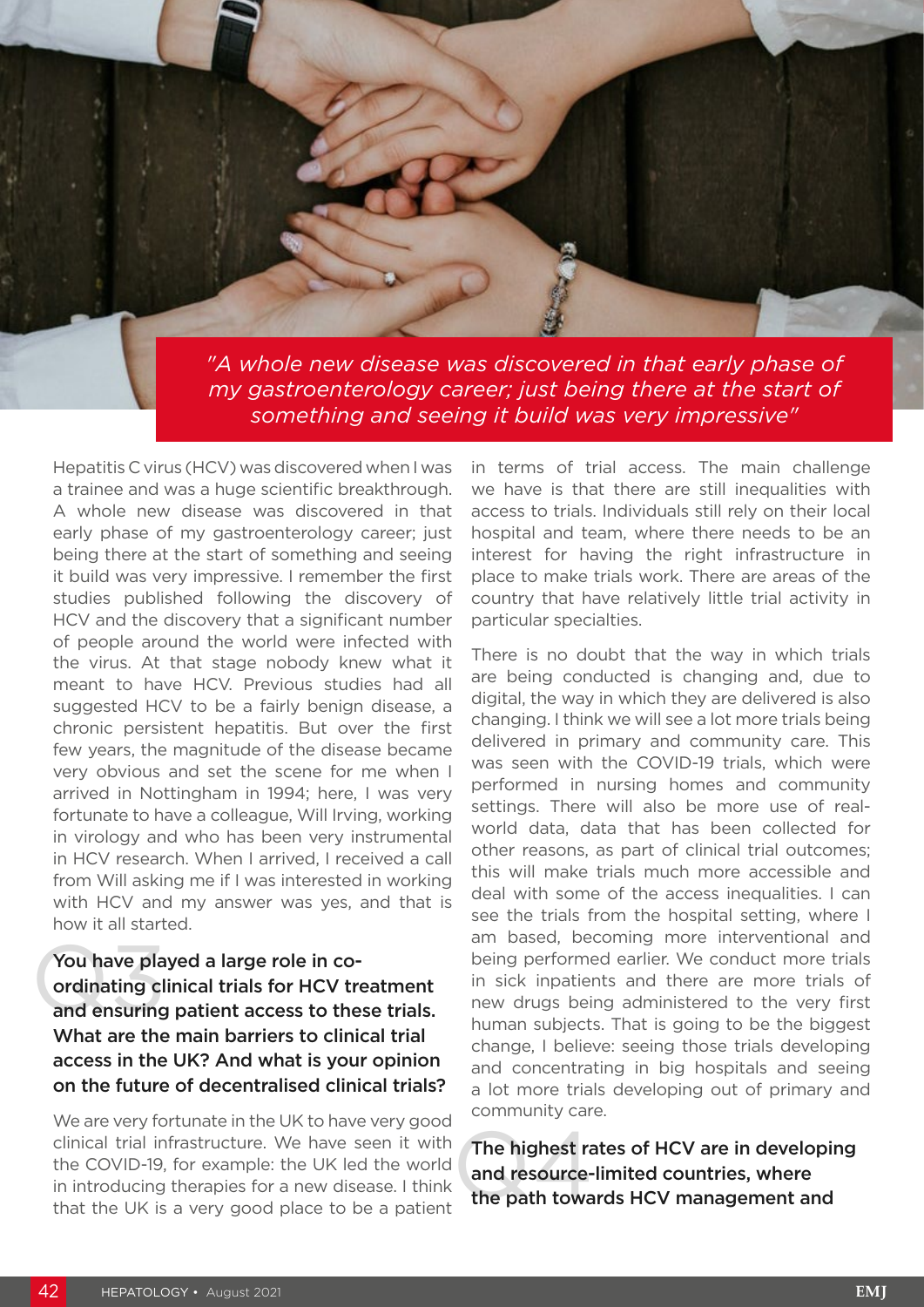# eradication may be different to high-income countries. What measures need to be in place to ensure patients access to treatment and progress toward the management or eradication of HCV?

There are a set of things that would need to be in place in any country to make it work: you have to be able to find people who have the disease, you have to be able to afford to get treatment to those people, and the people have to want to take the treatment. At its most basic, those are the three areas and if you look at each of them in turn, some resource-poor countries actually have really good public health infrastructures because they recognise that the best way, economically speaking, of improving the health of the population is to know what the local public health problems are, and to manage it locally. Using the infrastructures already in place is absolutely critical and we have seen a number of low- to middle-income countries do really well in terms of HCV treatment and access; however, I think that good public health infrastructure is one of the defining factors of the countries that do. In terms of access to medicines at an affordable price, this is clearly still an issue. Although, I think the manufacturers have been significantly altruistic in their approach in terms of allowing manufacturing at much lower costs in various parts of the world. This needs to continue to make sure that people have access to affordable treatment. There is still a large need globally to educate and for people to recognise

HCV as a problem because unless most people want treatment, we are not going to get there. There is still an ongoing role for the World Health Organization (WHO) and governments to keep pressure on the elimination target so that governments sit up and take it seriously and use the resources they have to sensibly reach that target for their population.

The COVID-19<br>innovation in<br>technologies The COVID-19 pandemic has seen innovation in vaccine development and technologies and has influenced the development of other vaccines (e.g., mRNA vaccines against HIV from both Moderna and Oxford University's Jenner Institute). Has the pandemic innovated or advanced the possibility for an HCV vaccine?

The technology changes that happened with the development of COVID-19 vaccines were very rapid; we saw RNA vaccines really appear for the first time and I think that there will be many new technologies applied to other vaccines now. It is a very exciting time to see how everything will progress. Something else that the pandemic has done is made governments realise how important vaccines are and that there needs to be an infrastructure in place that can both develop and deliver vaccines, while being robust. I think we will see a lot more investment in that capacity. It is an incredible opportunity: both the new technologies and the political drive that will come out of seeing the impact an infectious